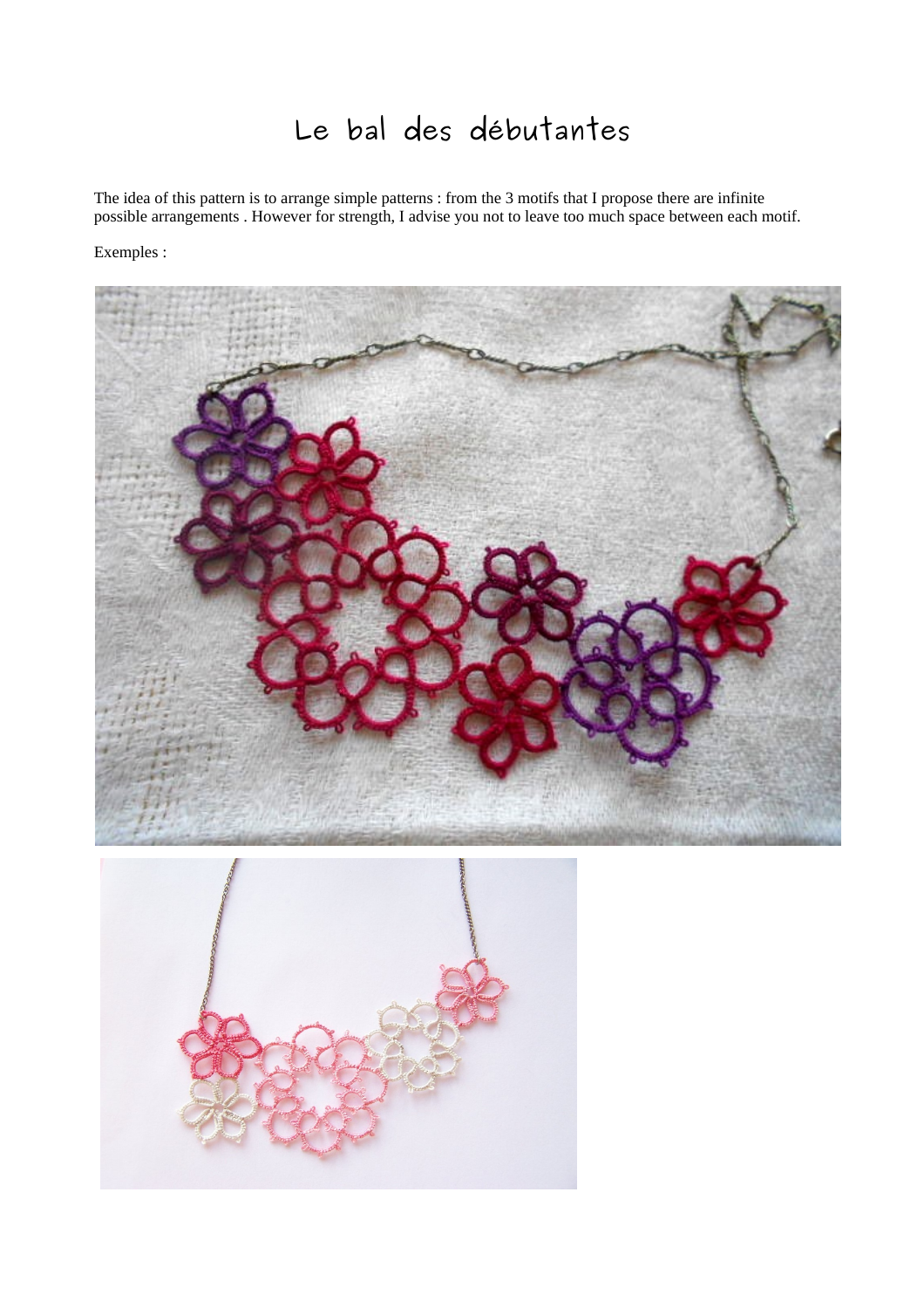

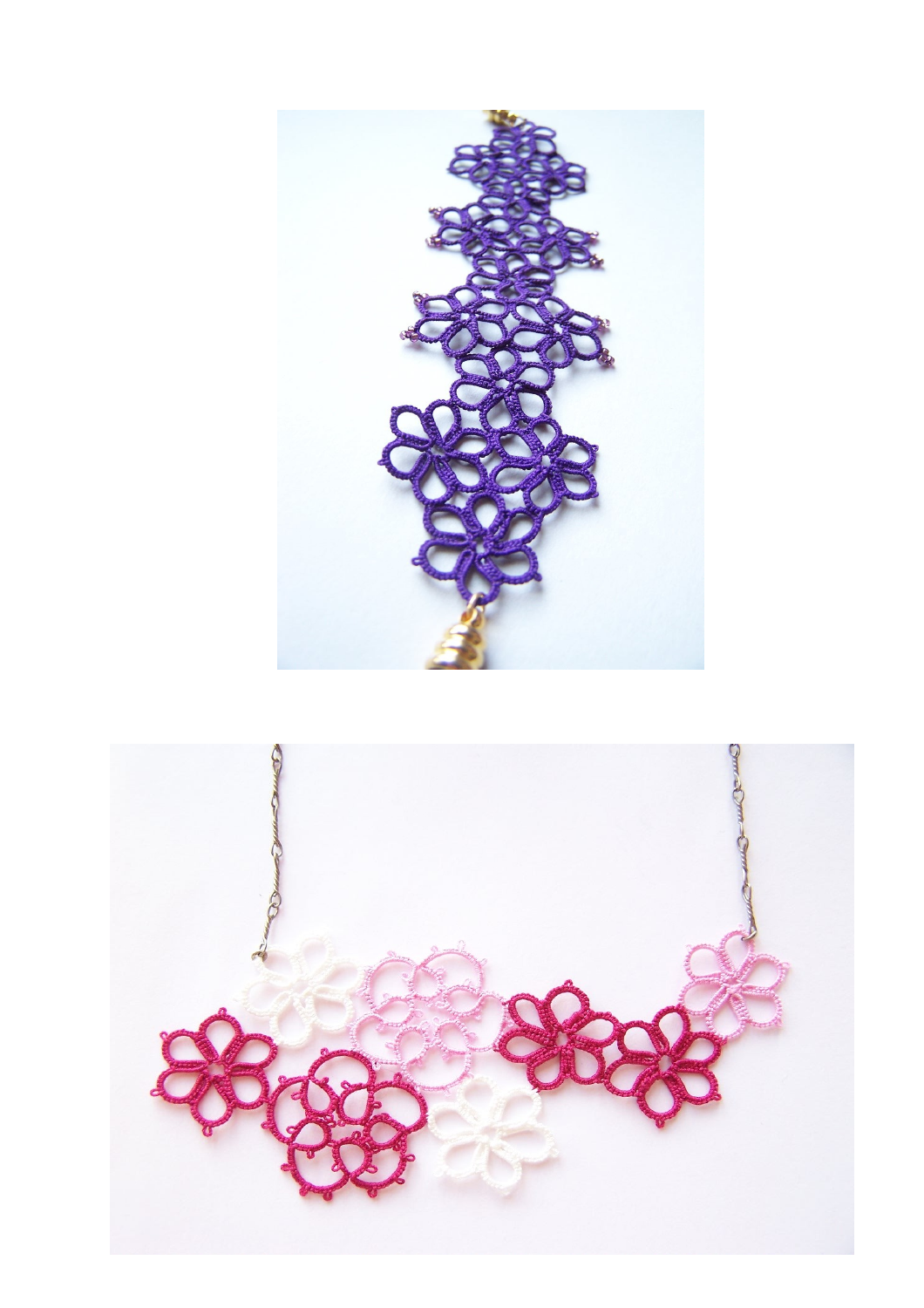## **Le bal des débutantes**

## **Flower 1 :**



 $-$  Chain :  $5DS - P - 5DS - P - 5DS - P - 5DS$ 



This model is protected by license Creative Commons, it cannot be sold.

If publish you on the Internet photos of your realizations from this model, be rather kind to put a link towards my personal site: http://lilas-lace.fr. I thank you for it beforehand.